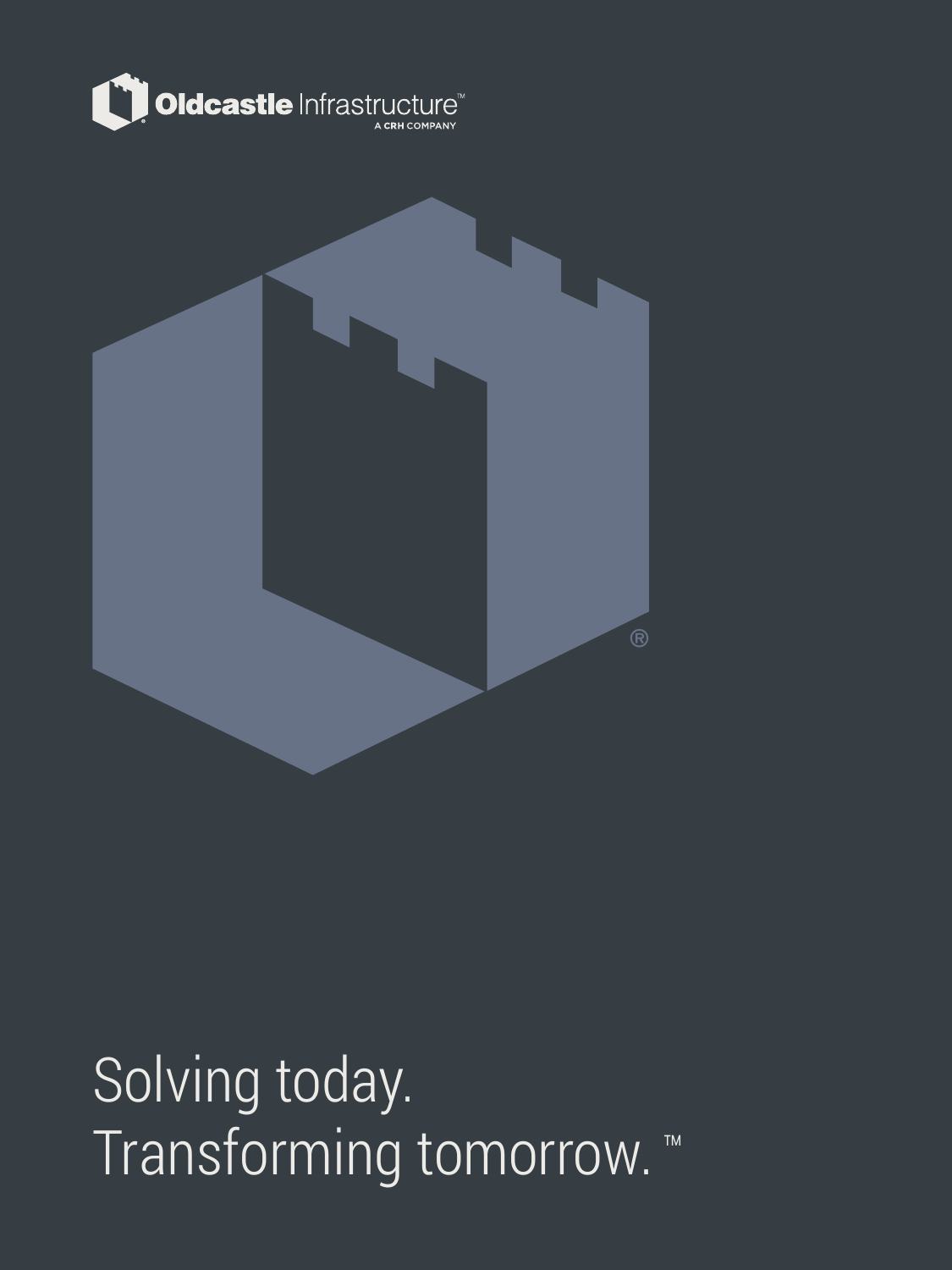Sun up to sun down, in small ways and large, Oldcastle Infrastructure (formerly Oldcastle Precast) is creating the best products we can, on as many levels as we can, for as many people as we can. As a result, the things we produce deliver so much more than structures. They transform communities from the ground up. They become the threads that weave life, business and opportunity together. In newer ways and better ways.

Let's work together today, so we can transform tomorrow.



### COMMUNITIES. Bringing structure to

- $\bigcirc$ Water
- <u>কী</u> Communications
- $\left\lceil \frac{1}{2} \right\rceil$ Transportation
- $\bigcup$ Energy
- ③ **Building Structures**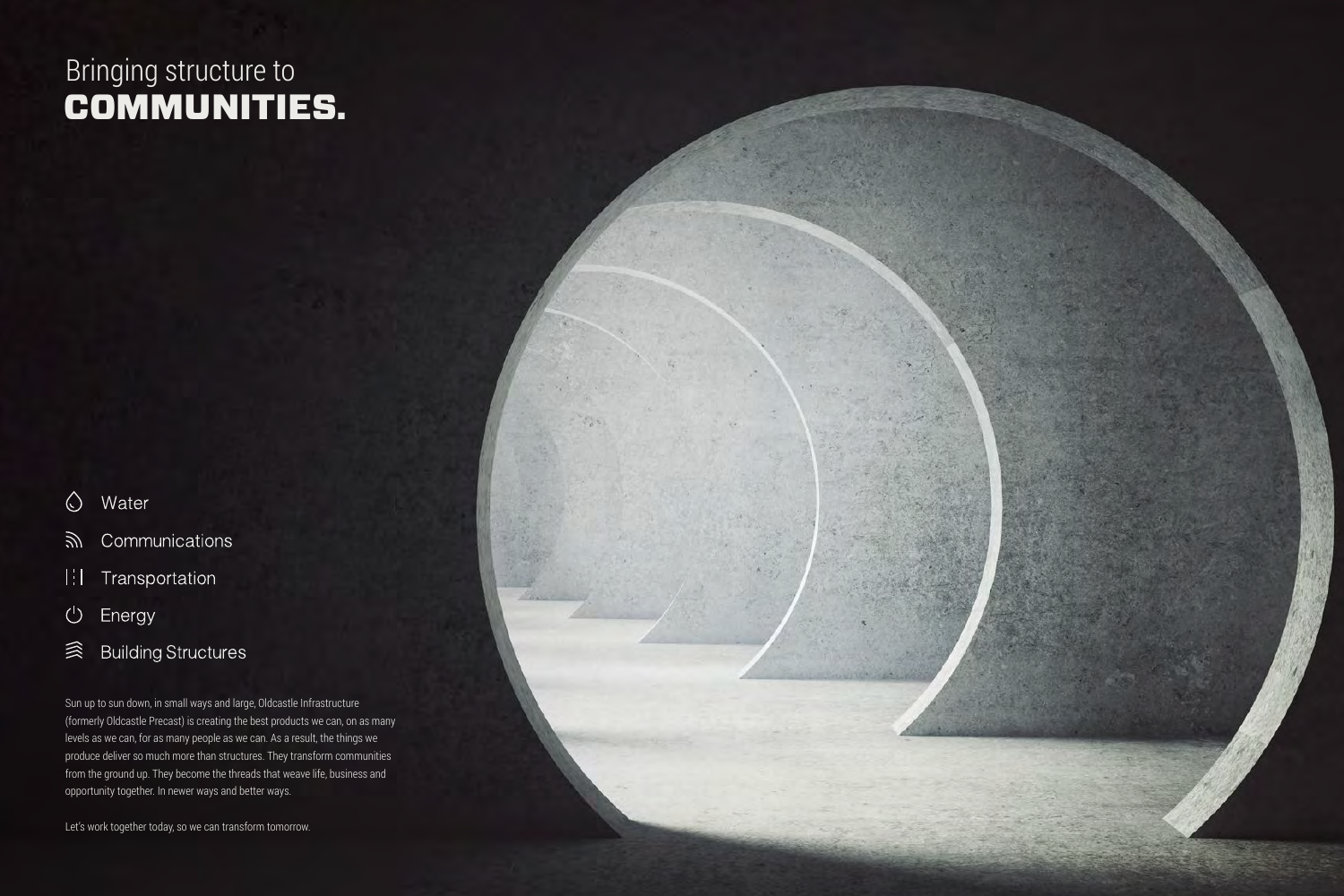Our products affect millions of people's lives every day. We never forget that.

That's why we've grown to be one of the nation's leading providers of engineered building products and construction accessories. Today, backed by CRH, a global leader in building materials, we're positioned in every major North American market to help you meet your most fundamental challenges. Efficiently. Effectively. Ambitiously.



# WE'RE ALL IN. For him. And all of us.

From building our most vital structures to protecting our systems and resources, together Oldcastle Infrastructure and our customers are making a difference—one project at a time. Because of that, we'll never stop strengthening our capabilities and providing the greatest possible level of support. Just like we have for nearly half a century.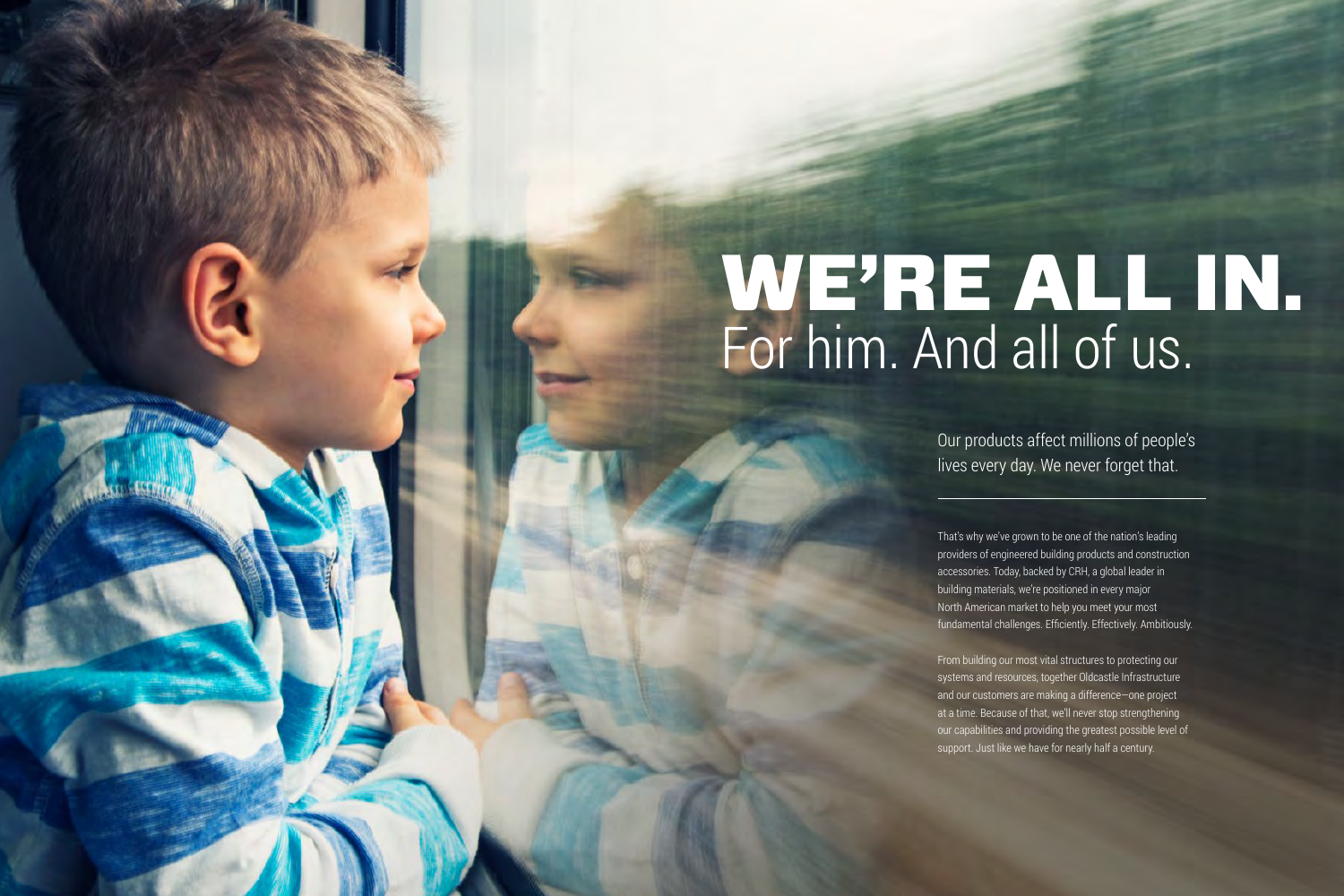### **Communications**

The exchange of data throughout North America is placing massive stresses on our communications infrastructure. Demand is growing by leaps and bounds. Oldcastle Infrastructure is working with engineers, contractors, and suppliers to design and deliver incredibly reliable pathways to keep us all connected. Our engineered solutions are meeting capacity requirements closer to our homes and businesses. They're protecting sensitive, time-critical communications and are on call around the clock, for hundreds of millions of people.

### **Energy**

The United States consumes an estimated four trillion kilowatt hours per year in energy. Oldcastle Infrastructure is there with products engineered to deliver and protect an extensive range of energy technologies—from fossil fuels to nuclear energy and renewable sources. With a deep understanding of how our societies are powered and an excitement for the growing range of sustainable options, we're fully prepared to meet virtually any energy demand.

### **Water**

OUR MARKETS

The need to secure drinkable, fishable, swimmable water is urgent and widespread, and there's plenty of progress to be made when it comes to managing our planet's supply. That's why every day, all around the country, Oldcastle Infrastructure is collaborating with engineers, contractors, and project managers to develop efficient, forwardthinking collection, conveyance and treatment systems that meet the unique needs and precise regulations of each project.

### **Transportation**

There's a critical need to modernize and reinvest in transportation, the backbone of a competitive and productive economy. Through design, manufacturing, and construction, Oldcastle Infrastructure is committed to keeping our vast transportation network moving in the right direction. All of our transportation offerings from roads and rails to ports and airports—are engineered, built, and installed for the long haul.

### **Building Structures**

With the combined demands of population growth and onsite labor reduction, our nation's need for prefabricated building solutions and smart, efficient construction practices is here to stay. Oldcastle Infrastructure understands that every building project involves many different stakeholders and partners, which is why we work so diligently to provide sustainability and long-term value in every building material we deliver.





MOVE. Built to





For Oldcastle Infrastructure, transformation comes in five critical forms. Individually, they play their unique roles in improving lives. Together, they help make our company a leader in advancing the world around us.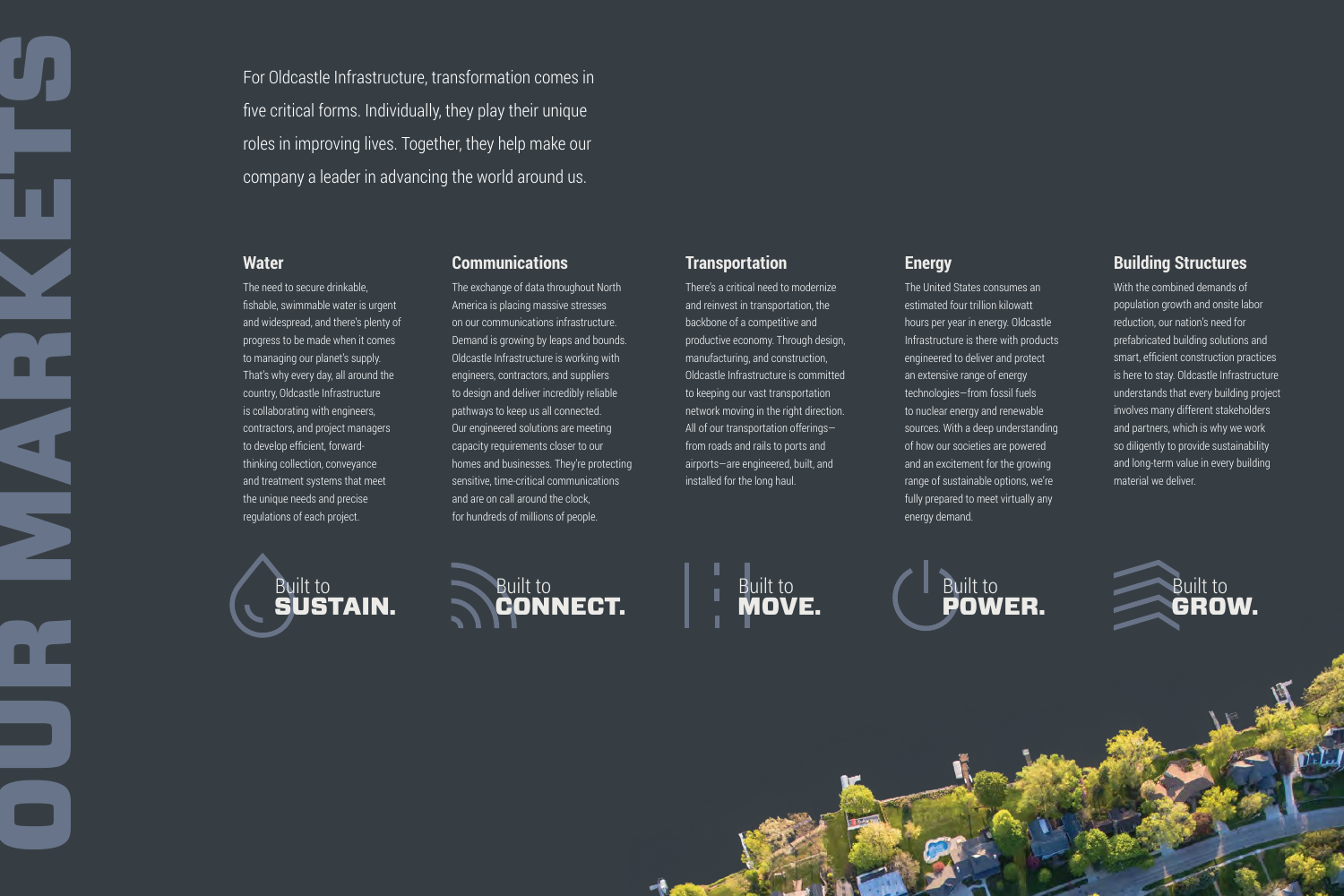# BRIGHTER FUTURES. Better business. Bolder relationships.



Working with us creates all kinds of opportunity.

Building strong infrastructures is what we do. But it's how we do it that matters most. It takes unshakable commitment. It takes solutions that thoughtfully utilize and preserve our planet's resources. It takes an ability to adapt responses to any need and scale. And it takes doing all of those things—all the time.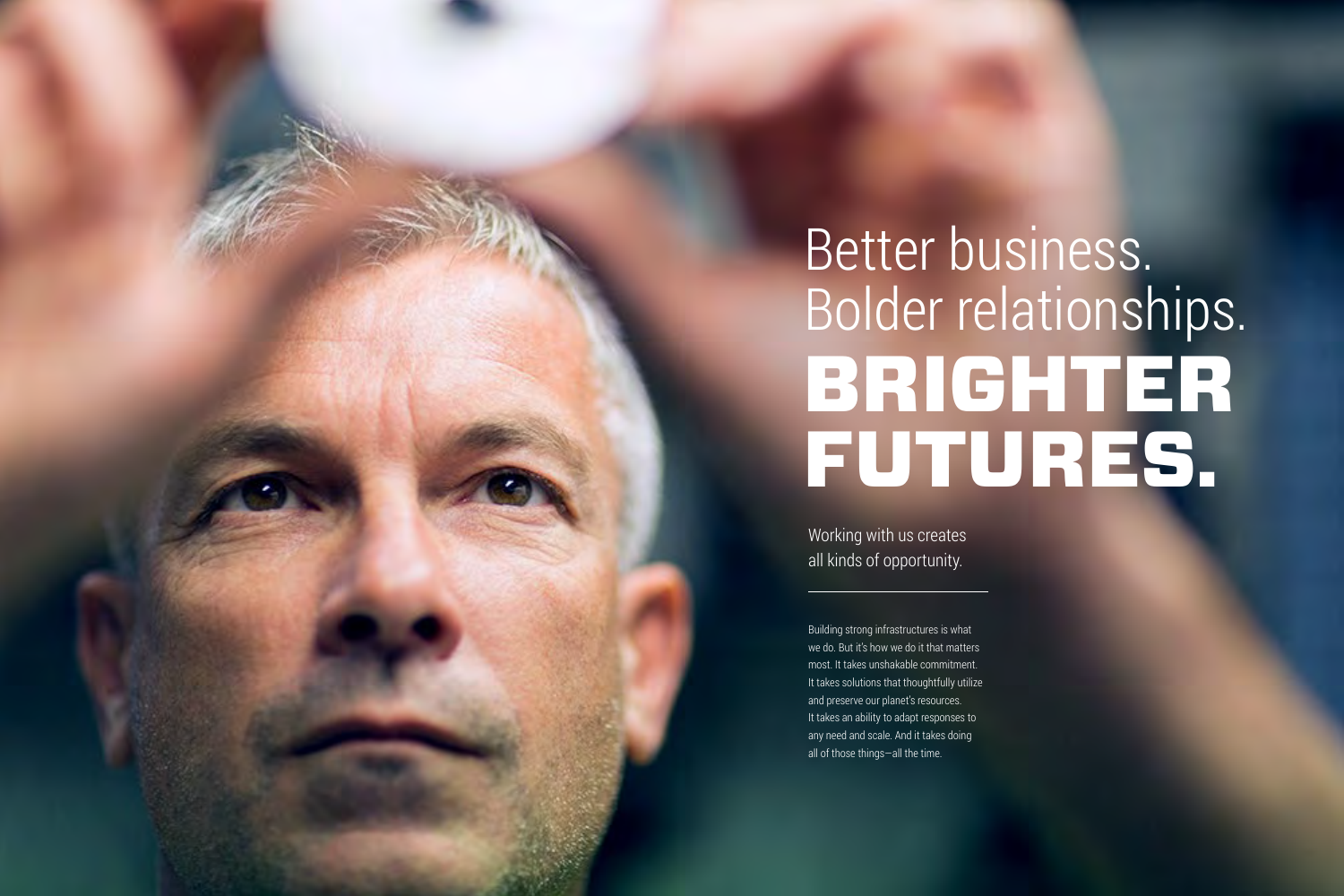## PARTNERSHIP RESOURCES & REACH isn't just a word. It's a gamechanger.



**WITH A NATIONWIDE NETWORK** of nearly 80 manufacturing facilities, more than 4,000 employees, and 2,000 distributors, no matter where you are or what your needs may be, we're here. Ready to roll. More able than anyone. One hundred percent committed.

Our employees have deep experience in every step of the process, from planning and design to delivery and application. They share the same commitment to customer service and a belief that every interaction is more than a transaction, it's an opportunity to build something special for all those involved.

For us, strong relationships start from day one and never stop building.

### WE ARE NORTH AMERICA'S LARGEST

manufacturer of utility products and construction accessories for the telecommunications, energy, and water infrastructure markets. We offer the flexibility of scale, engineering expertise, and product portfolio that no one else can. All without losing the local responsiveness and delivery options you need and deserve.

If that weren't enough, you'll benefit from the strength and global support of CRH, our parent company and a worldwide leader in diversified building products.

With all of this on our side, it's no surprise that we're able to offer the most comprehensive service solutions for Engineers, Contractors, Distributors, Utility Companies, Government Agencies, and more.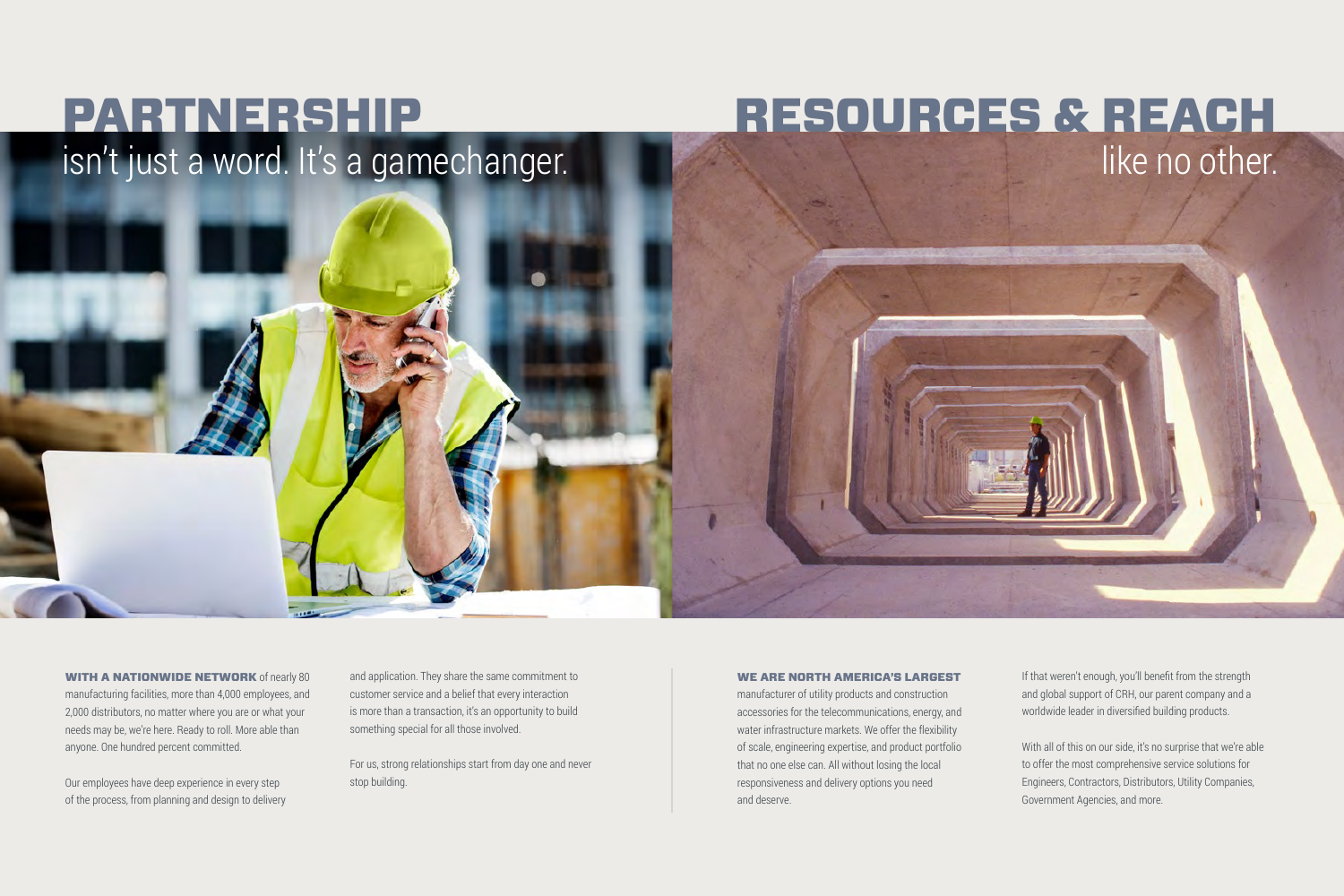The Innovation Center provides expertise and leadership to identify and analyze global, market and construction trends and new growth opportunities and maximize the value of sustainable innovation.

INDUSTRY, INNOVATION AND INFRASTRUCTURE (SDG 9)

WE'RE ALL IN THIS TOGETHER. We all need to do our part to help the planet. But that's just one part of sustainability. There's financial sustainability, too. We believe you shouldn't have to sacrifice one for the other.

Along with CRH, we've adopted a sustainability strategy, in line with the UN Sustainable Development Goals (SDG), to help advance people, planet, and prosperity.

Financial and environmental sustainability aren't mutually exclusive. They're mutually impactful to the greater good and a greater bottom line.

We've identified the following SDG Goals as those that align most with our business:

We are committed to the highest standards of environmental management in all of our activities and to proactively addressing the challenges and opportunities of climate change.



### CLIMATE ACTION (SDG 13)



With our global footprint, we have an opportunity—and a responsibility—to provide building solutions that will create the sustainable communities of the future.

### SUSTAINABLE CITIES AND COMMUNITIES (SDG 11)



This approach evaluates how products and activities impact the environment but it not only evaluates them at one single step, but takes a holistic picture of an entire system.

RESPONSIBLE CONSUMPTION AND PRODUCTION (SDG 12)



## SUSTAINABILITY makes us stronger